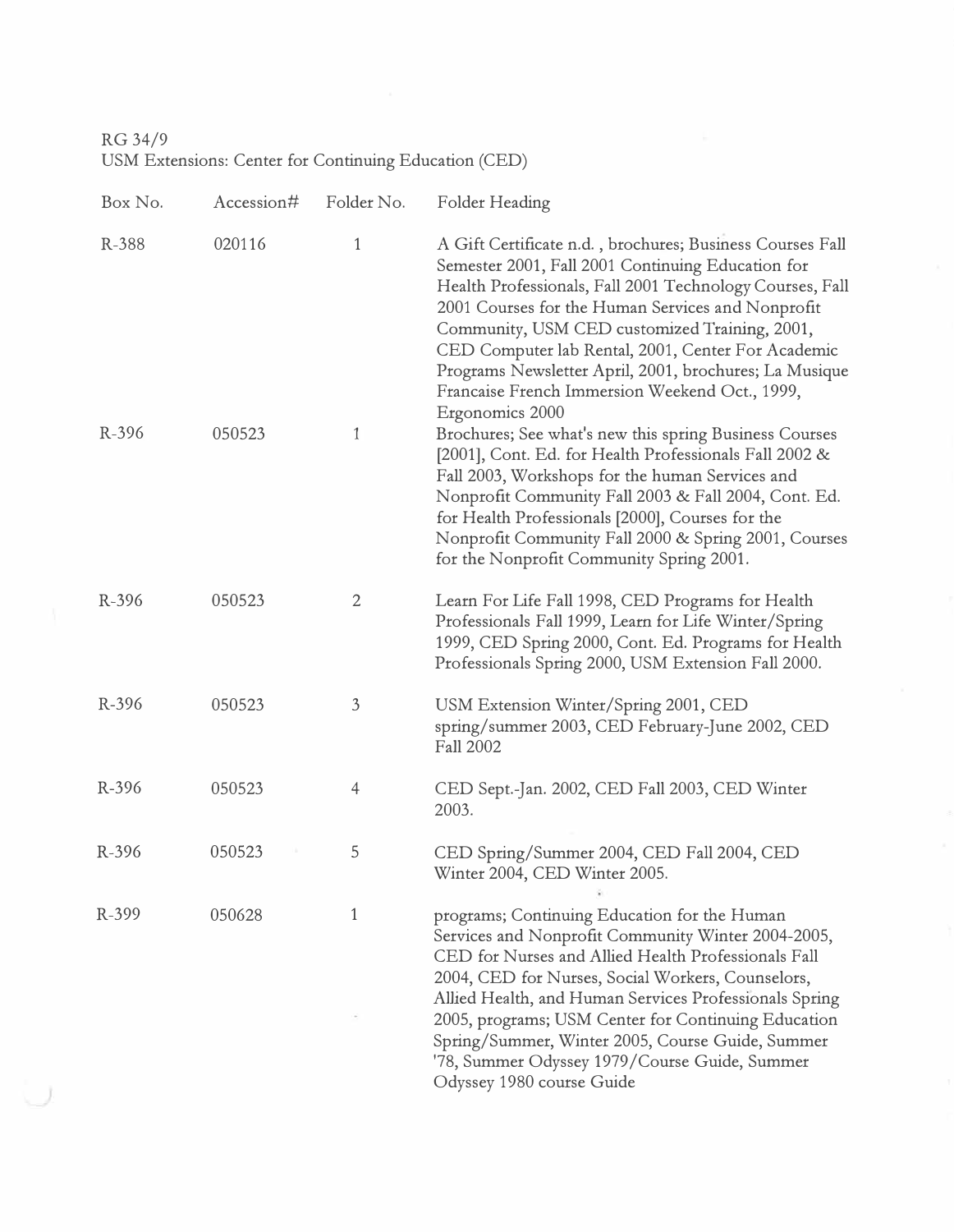RG 34/9

USM Extensions: Center for Continuing Education (CED)

| Box No.               | Accession# | Folder No.           | Folder Heading                                                                                                                                                       |
|-----------------------|------------|----------------------|----------------------------------------------------------------------------------------------------------------------------------------------------------------------|
| R-401                 | 060630     | $1 - 4$              | Course descriptions: Committee Leadership Institute,<br>Public Policy & Improvement Program & Dept of<br>Community Programs [1980s-1990s]                            |
| Mapcase 3<br>Drawer 1 | 060630     | 11                   | Scrapbook, Committee Leadership Institute, [1986]                                                                                                                    |
| R-415                 | 080822     |                      | USM Center for Continuing Education Fall 2005,<br>Continuing Education at USM Spring 2006, USM CCE<br>Enrichment Fall 2007, Winter 2007, Spring 2007, Spring<br>2008 |
| R-417                 | 100527     | $\hat{\mathbf{a}}$ : | USM Center for Continuing Education Fall 2009<br>(2 copies), USM Center for Continuing Education                                                                     |

(2 copies), USM Center for Continuing Education Winter-Spring 2009